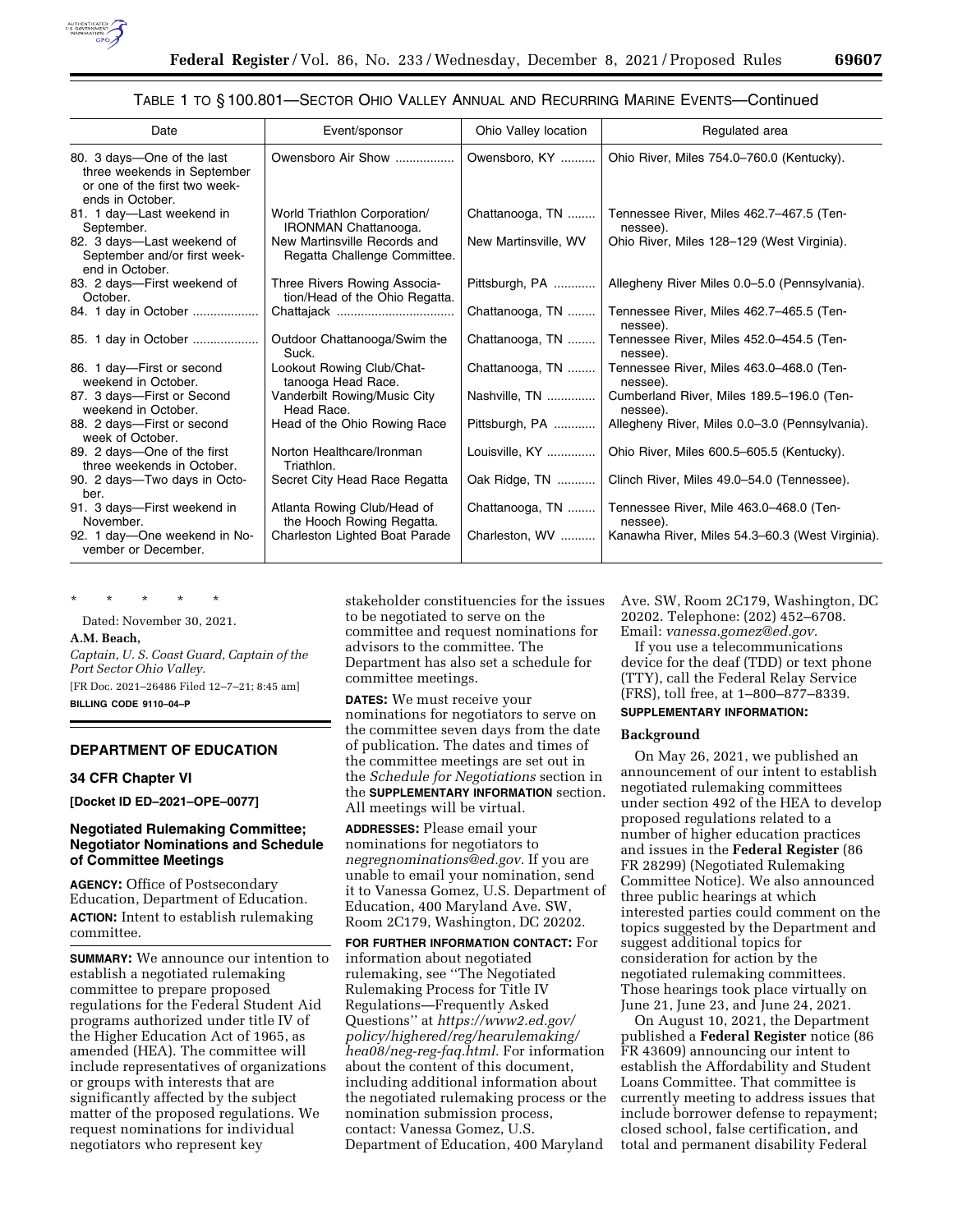student loan discharges; income-driven repayment; Public Service Loan Forgiveness; pre-dispute arbitration and required class action waivers; interest capitalization; and Pell Grants for people who are enrolled in prison education programs.

On October 4, 2021, we published an announcement in the **Federal Register**  (86 FR 54666) of our intent to establish a negotiated rulemaking committee under section 492 of the HEA to develop proposed regulations related to the 90/ 10 rule. Section 2013 of the American Rescue Plan Act of 2021 (ARP) amended HEA section 487(a)(24) to make changes to the statutory provision that requires a proprietary institution to derive at least 10 percent of its revenues from sources that are not Federal education assistance funds. Federal education assistance funds are ''Federal funds that are disbursed or delivered to or on behalf of a student to be used to attend such institution.'' We then held two additional public hearings on the topic of 90/10 on October 26 and October 27, 2021. We invited parties to comment in writing as well. Recordings and transcripts from the public hearings are available at *[https://www2.ed.gov/policy/](https://www2.ed.gov/policy/highered/reg/hearulemaking/2021/index.html)  [highered/reg/hearulemaking/2021/](https://www2.ed.gov/policy/highered/reg/hearulemaking/2021/index.html) [index.html.](https://www2.ed.gov/policy/highered/reg/hearulemaking/2021/index.html)* 

You may view written comments submitted in response to the aforementioned **Federal Register** notices through the Federal eRulemaking Portal at *[www.regulations.gov.](http://www.regulations.gov)* Instructions for finding comments are available on the site under ''FAQ.'' Enter Docket ID ED– 2021–OPE–0077 in the search box to locate the appropriate docket.

## **Committee Topics**

After considering the information received at the public hearings and the written comments, we have decided to establish the Institutional and Programmatic Eligibility Committee to address the following topics:

(1) 90/10 under 34 CFR 668.28; (2) Ability to benefit under 34 CFR 668.156;

(3) Certification procedures for participation in title IV, HEA programs under 34 CFR 668.13;

(4) Change of ownership and change in control of institutions of higher education under 34 CFR 600.31;

(5) Financial responsibility for participating institutions of higher education under 34 CFR 668.15 and 34 CFR part 668, subpart L, such as events that indicate heightened financial risk;

(6) Gainful employment (formerly located in 34 CFR part 668, subpart Q); and

(7) Standards of administrative capability under 34 CFR 668.16.

We intend to select negotiators for the Institutional and Programmatic Eligibility Committee who represent the interests of those significantly affected by the topics proposed for negotiation. In so doing, we will comply with the requirement in section 492(b)(1) of the HEA that the individuals selected must have demonstrated expertise or experience in the relevant topics proposed for negotiations. We will also select individual negotiators who reflect the diversity among program participants, in accordance with section 492(b)(1) of the HEA. Our goal is to establish a committee that will allow significantly affected parties to be represented while keeping the committee size manageable.

We generally select a primary and alternate negotiator for each constituency represented on a committee. The primary negotiator participates for the purpose of determining consensus. The alternate participates for the purpose of determining consensus in the absence of the primary negotiator. The Department will provide more detailed information to both primary and alternate negotiators selected to participate on the committee about the logistics and protocols of the meetings.

Members of the public may observe the committee meetings, will have access to individuals representing their constituencies, and may be able to participate in informal working groups on issues between the meetings.

## **Constituencies for Negotiator Nominations**

We have identified the following constituencies as having interests that are significantly affected by the topics proposed for negotiation. We plan to include as negotiators individuals from organizations or groups representing these constituencies and/or individuals who are a part of the constituency. We particularly encourage organizations representing the interests of historically underserved and/or low-income communities to submit their nominations. We also encourage nominations for individuals who have expertise in formal or State-approved career pathways programs. Nominations should include evidence of the nominee's specific knowledge in these areas, citing specific topics outlined in the *Committee Topics* section. The Department strongly encourages nominees to list all constituencies under which they would like to be considered. The Department reserves the discretion to place a nominee in a constituency based upon their background and experience even if the individual was

not nominated for that specific category. Constituencies for the Institutional and Programmatic Eligibility Committee are:

(1) Students and student loan borrowers.

(2) U.S. military service members, veterans, or groups representing them.

- (3) Legal assistance organizations that represent students and/or borrowers.
- (4) Civil rights organizations and consumer advocacy organizations.

(5) State Attorneys General.

(6) State higher education executive officers, State authorizing agencies, and/ or State regulators of institutions of higher education and/or loan servicers.

(7) Financial aid administrators at postsecondary institutions.

(8) Two-year public institutions of higher education.

(9) Four-year public institutions of higher education.

(10) Private nonprofit institutions of higher education.

(11) Proprietary institutions.

(12) Minority-serving institutions institutions of higher education eligible to receive Federal assistance under title III, parts A, B, and F, and title V of the HEA, which include Historically Black Colleges and Universities, Hispanic-Serving Institutions, American Indian Tribally Controlled Colleges and Universities, Alaska Native and Native Hawaiian-Serving Institutions, Predominantly Black Institutions, Native American-Serving Nontribal Institutions, and Asian American and Native American Pacific Islander-Serving Institutions.

(13) Accrediting agencies.

The goal of the committee is to develop proposed regulations that reflect a final consensus of the committee. Consensus means that there is no dissent by any member of a negotiating committee, including the committee member representing the Department.

An individual selected as a negotiator is expected to represent the interests of their organization or group and to participate in the negotiations in a manner consistent with the goal of developing proposed regulations on which the committee will reach consensus. If consensus is reached, all members of the organization or group represented by a negotiator are bound by the consensus and are prohibited from commenting negatively on the resulting proposed regulations. The Department will not consider any such negative comments on the proposed regulations that are submitted by a member of such an organization.

#### **Advisors**

The Department also invites nominations for two advisors who will